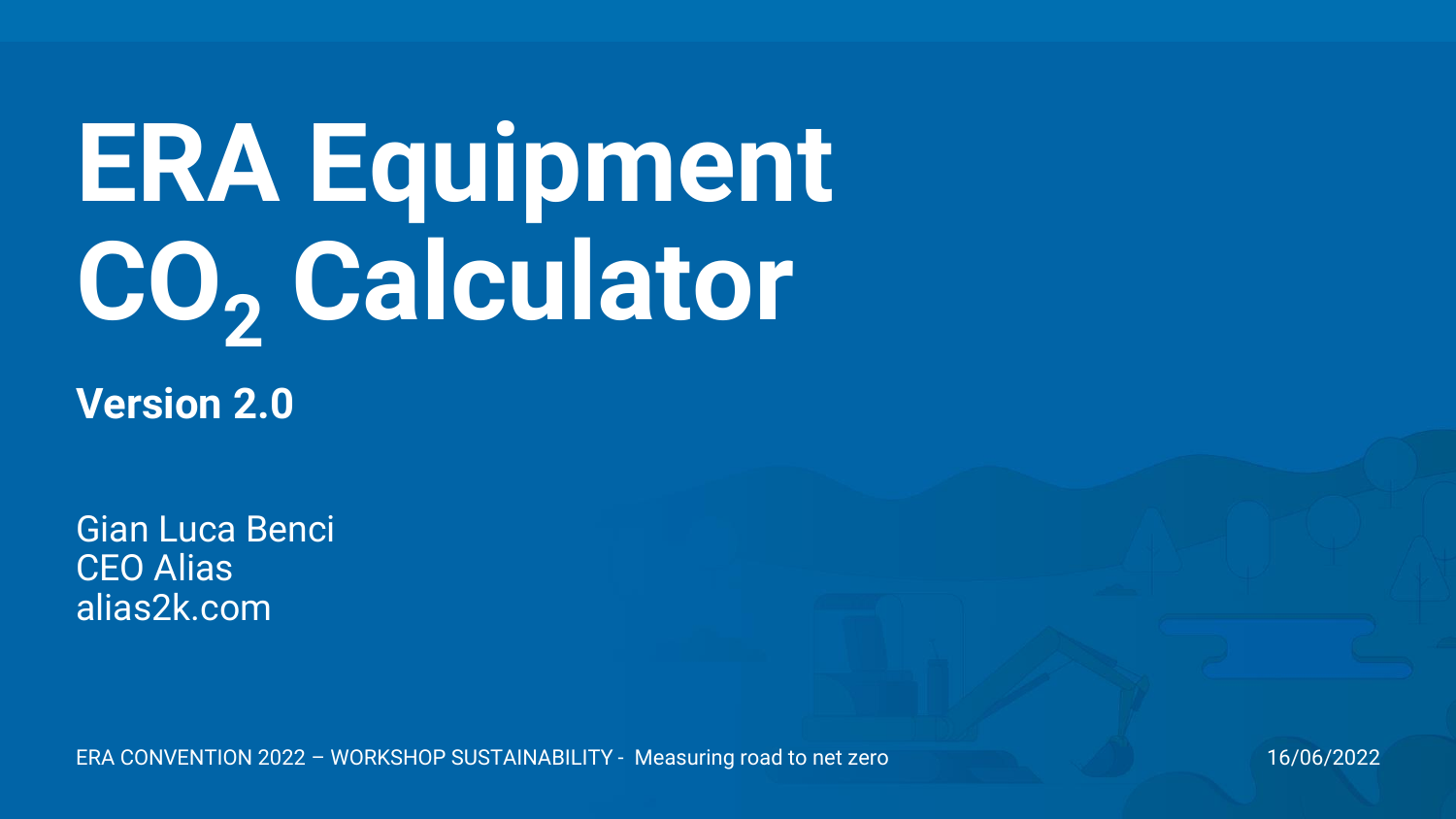### What is the ERA Equipment  $CO<sub>2</sub>$  Calculator

*www.equipmentcalculator.org*

The ERA Equipment CO<sup>2</sup> Calculator **is a tool to estimate the carbon footprint of construction equipment over its entire life cycle**. It applies to all types of construction equipment, from mini excavators to wheel loaders and from generators to boom lifts.

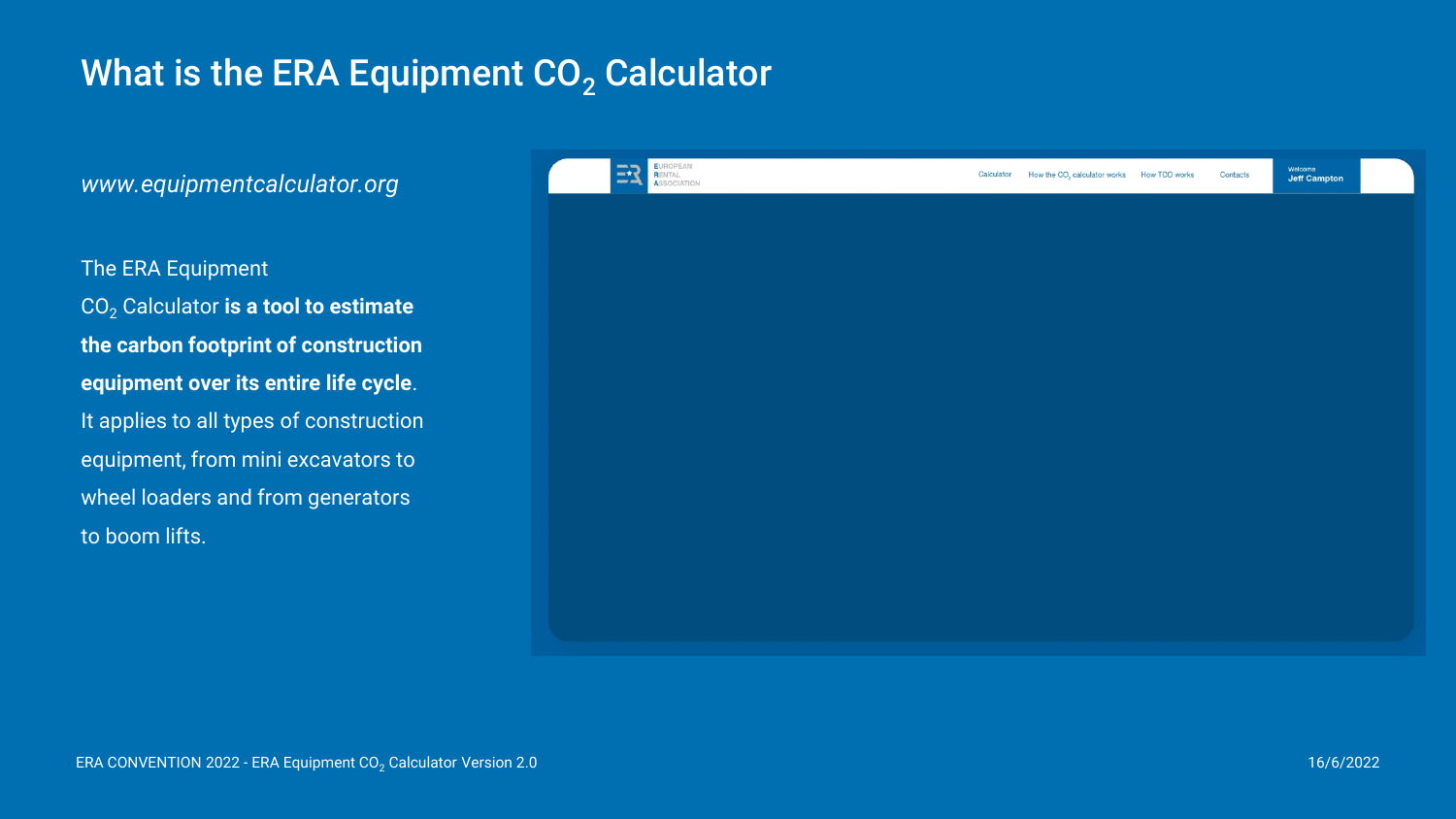# **The version 2.0**

ERA CONVENTION 2022 - ERA Equipment CO<sub>2</sub> Calculator Version 2.0 16/6/2022 16/6/2022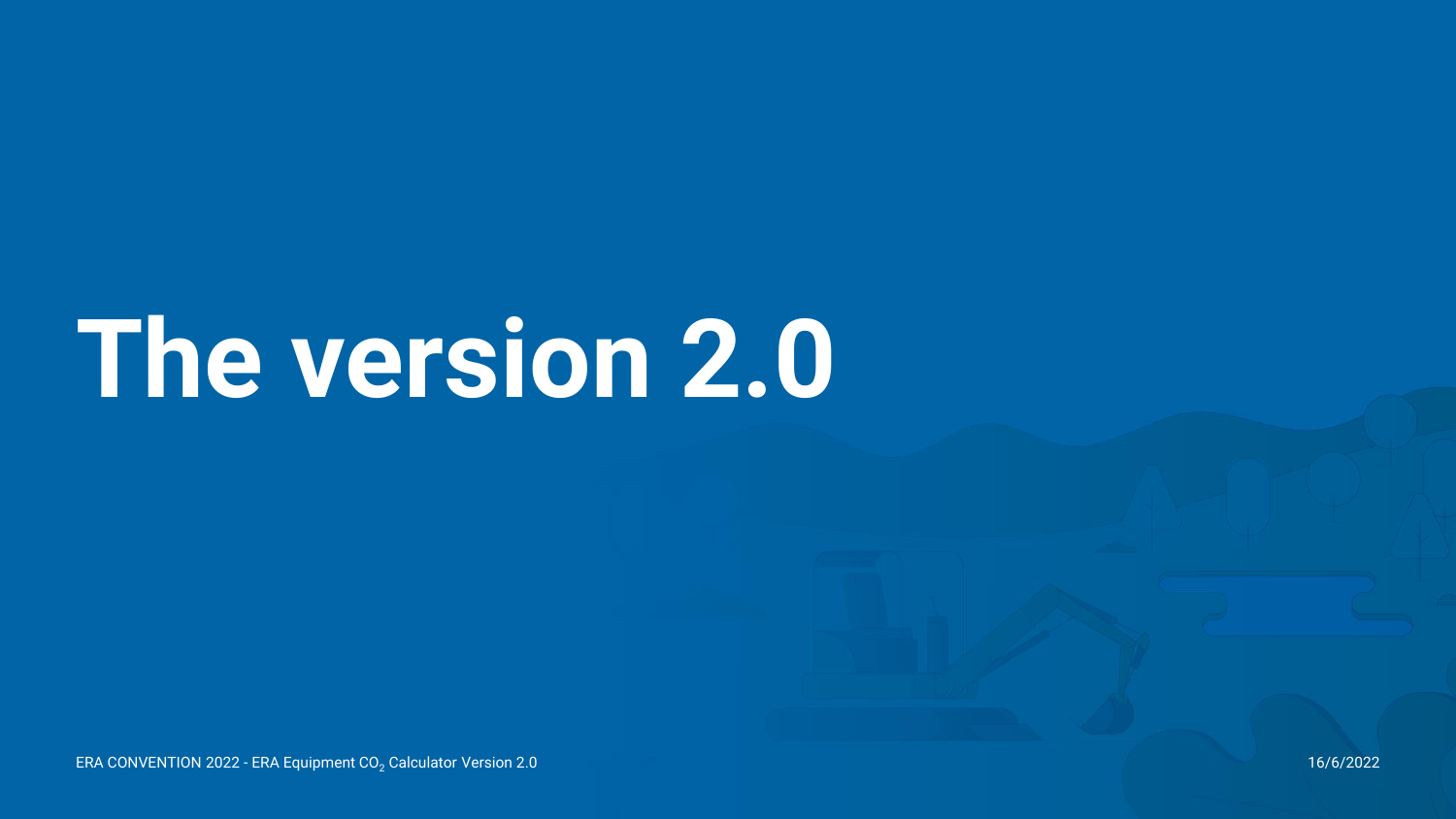### The version 2.0

#### **ITEM CALCULATOR**

Calculates the  $CO<sub>2</sub>$  emissions for one piece of equipment **Result**: CO<sub>2</sub> per hour of use

#### **PROJECT CALCULATOR**

Calculates the  $CO<sub>2</sub>$  emissions for one or more equipment, for a specific project performed in a specific time frame **Result**:  $CO<sub>2</sub>$  emitted for the project

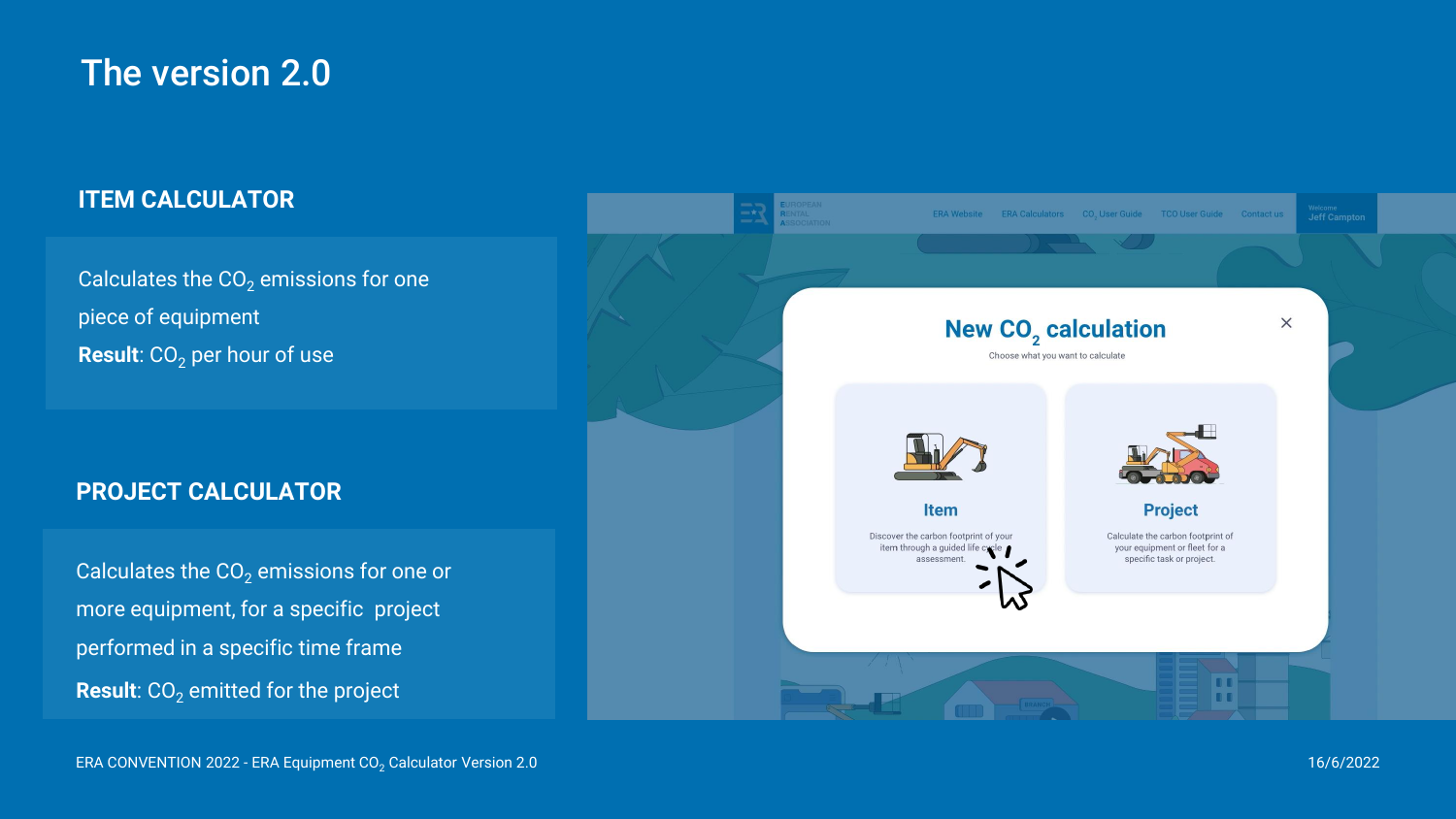#### Item calculation

The Equipment Calculator will be available in the following 5 categories

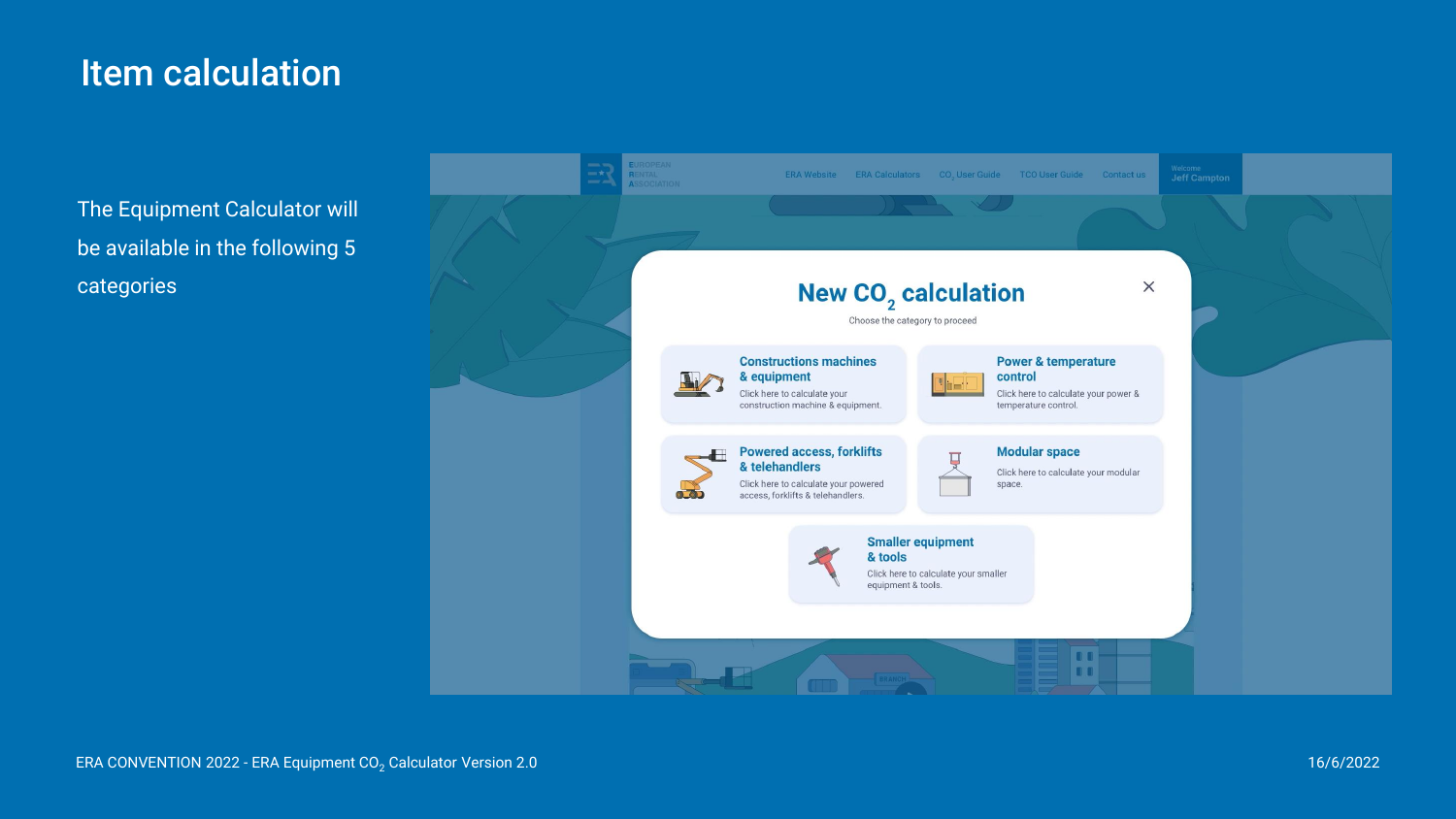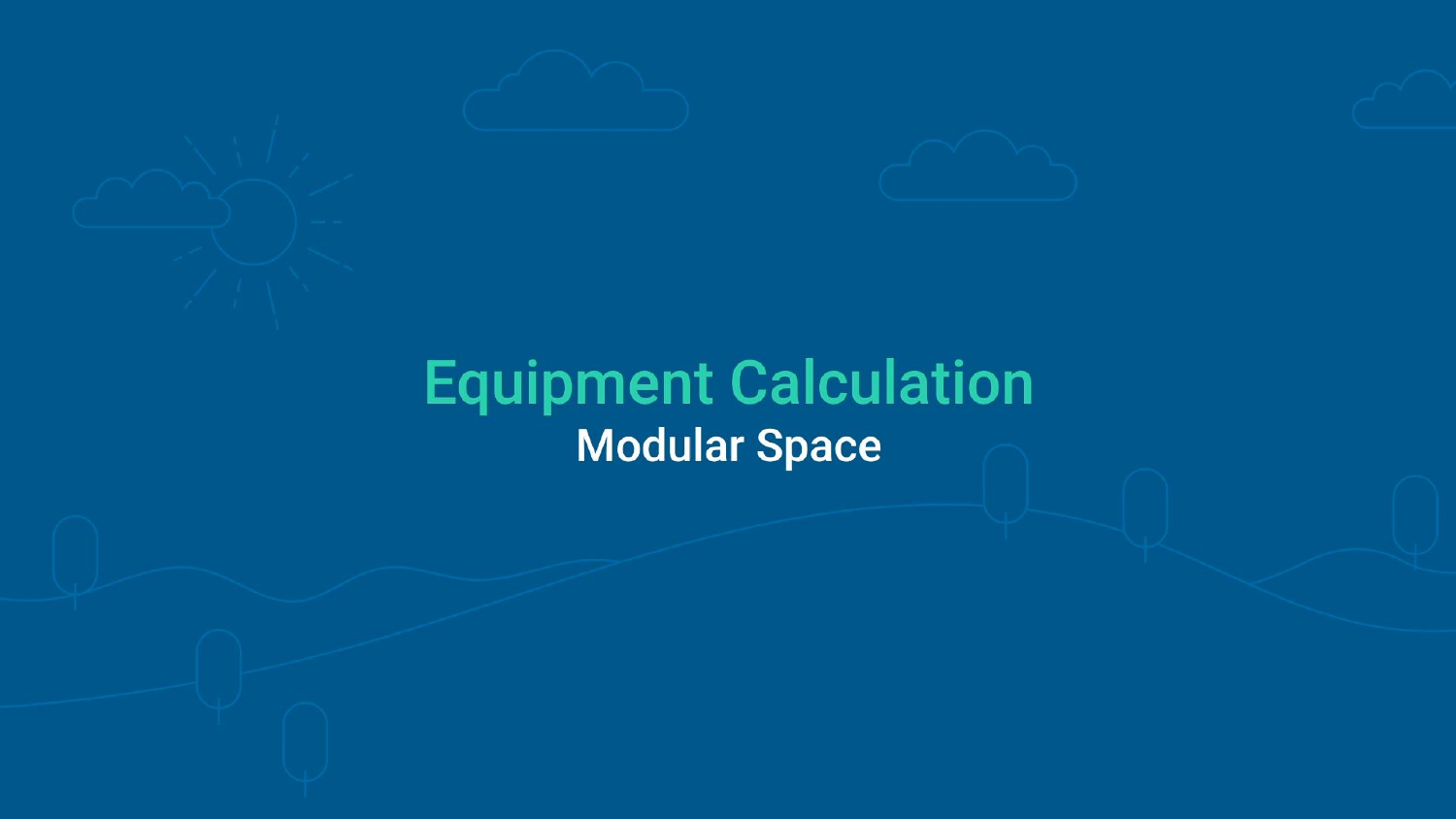### The version 2.0

#### **ITEM CALCULATOR**

Calculates the  $CO<sub>2</sub>$  emissions for one piece of equipment **Result**: CO<sub>2</sub> per hour of use

#### **PROJECT CALCULATOR**

Calculates the  $CO<sub>2</sub>$  emissions for one or more equipment, for a specific project performed in a specific time frame **Result**:  $CO<sub>2</sub>$  per hour of use

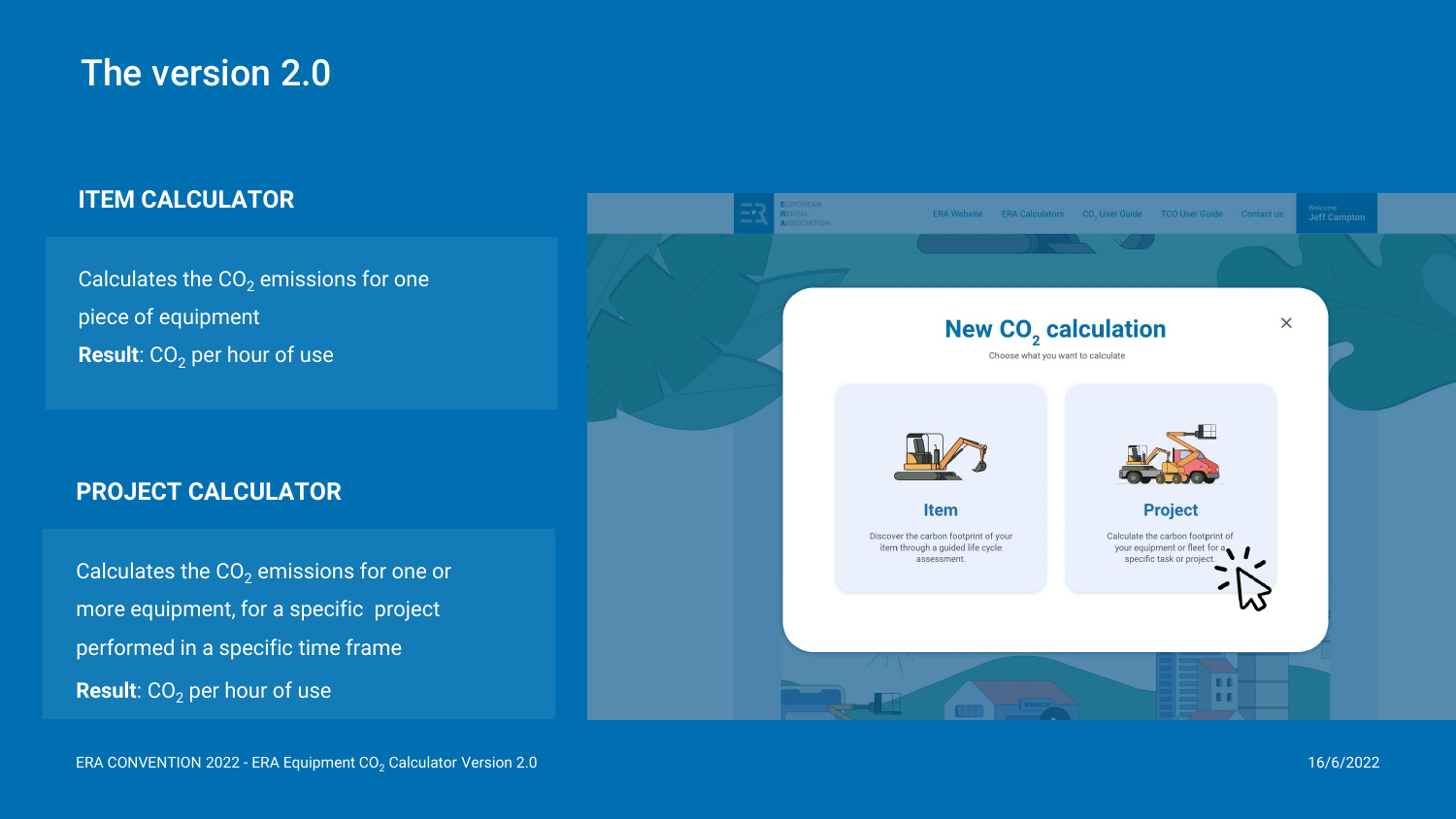



## **Project Calculation**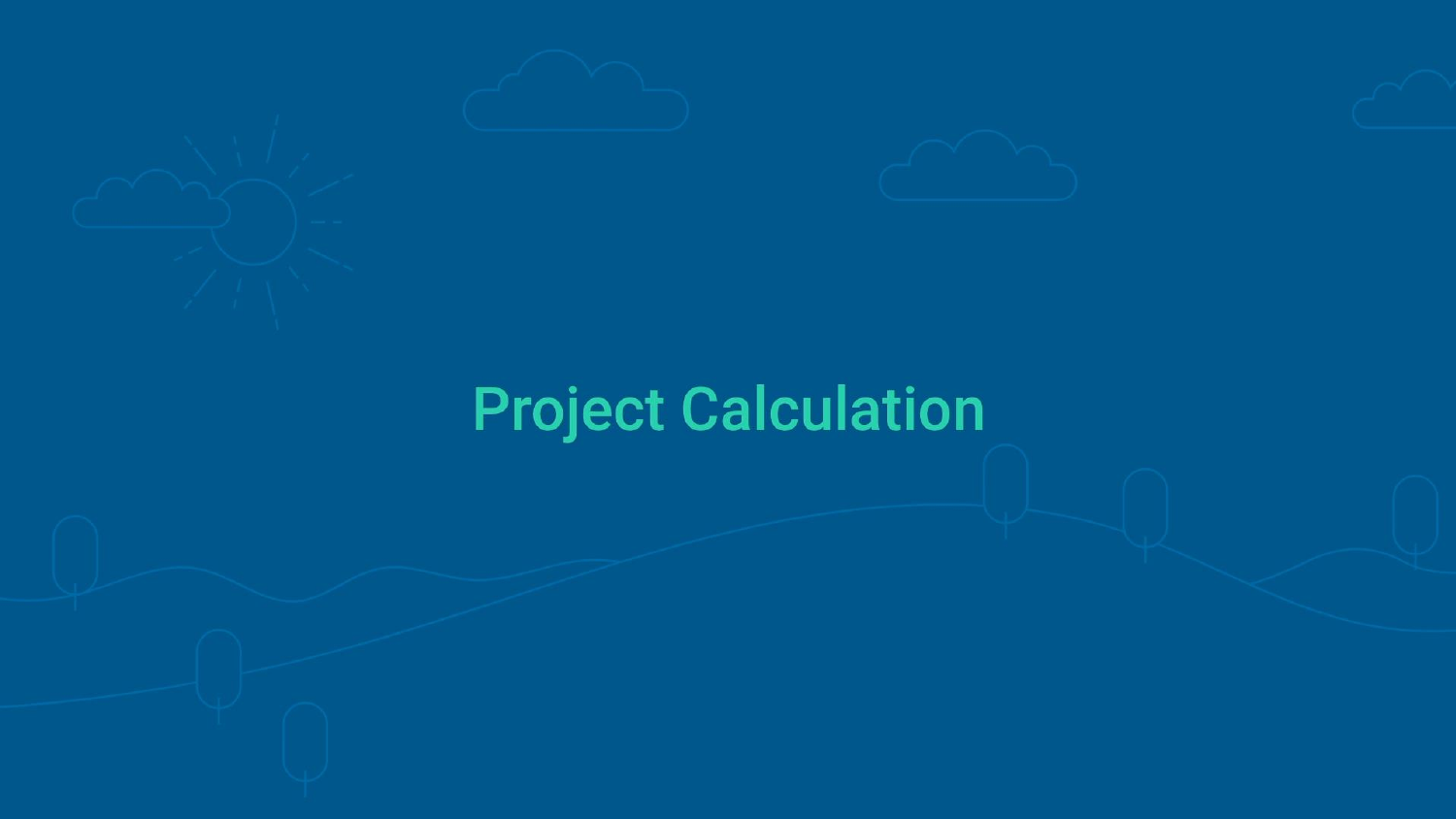# **A further evolution**

ERA CONVENTION 2022 - ERA Equipment CO<sub>2</sub> Calculator Version 2.0 16/6/2022 16/6/2022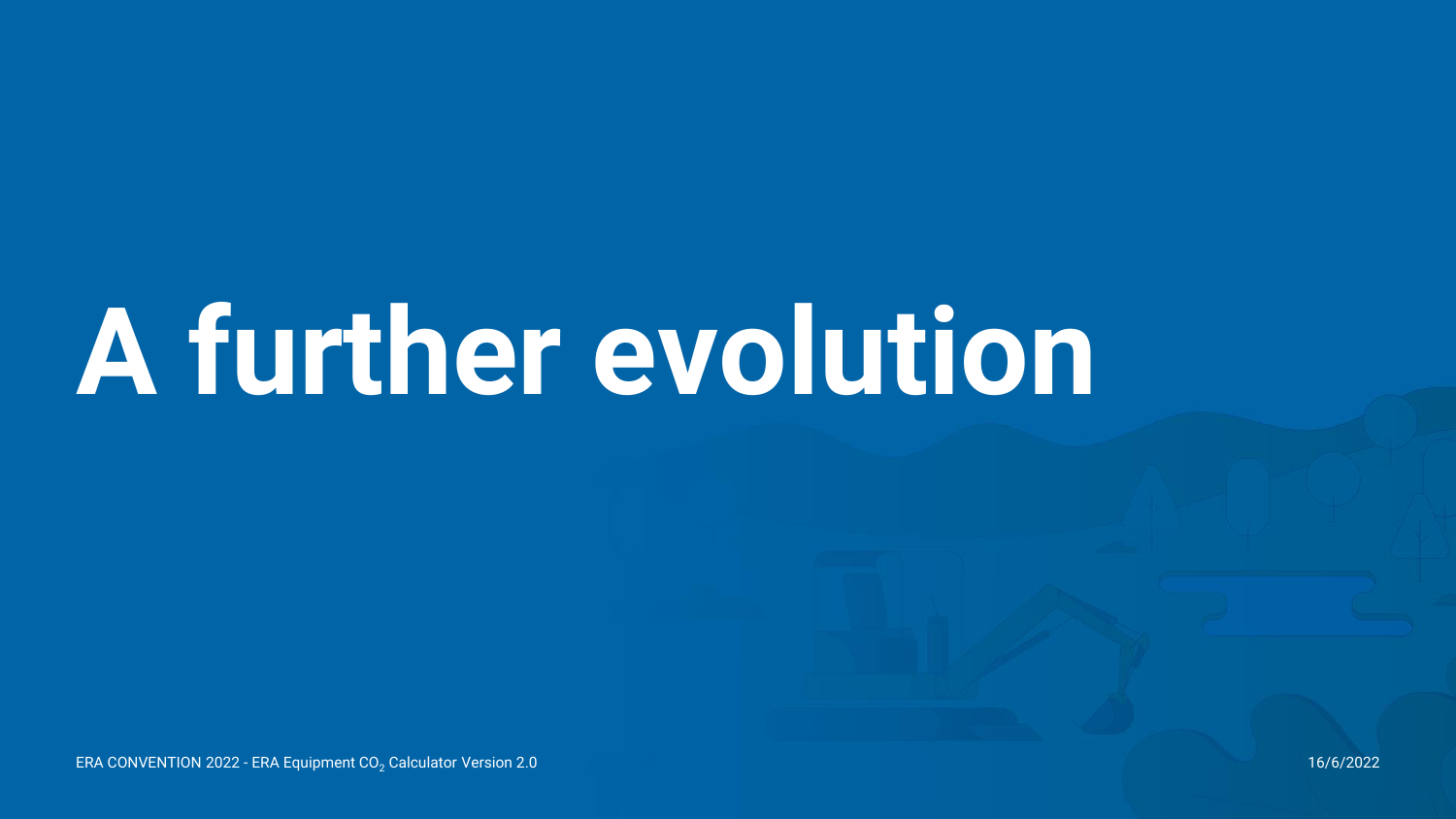### API for integrations

Possibility to integrate, through APIs, the ERA  $CO<sub>2</sub>$  Calculator with third parties software that might be required to give their users an immediate and reliable response about  $CO<sub>2</sub>$  emissions.